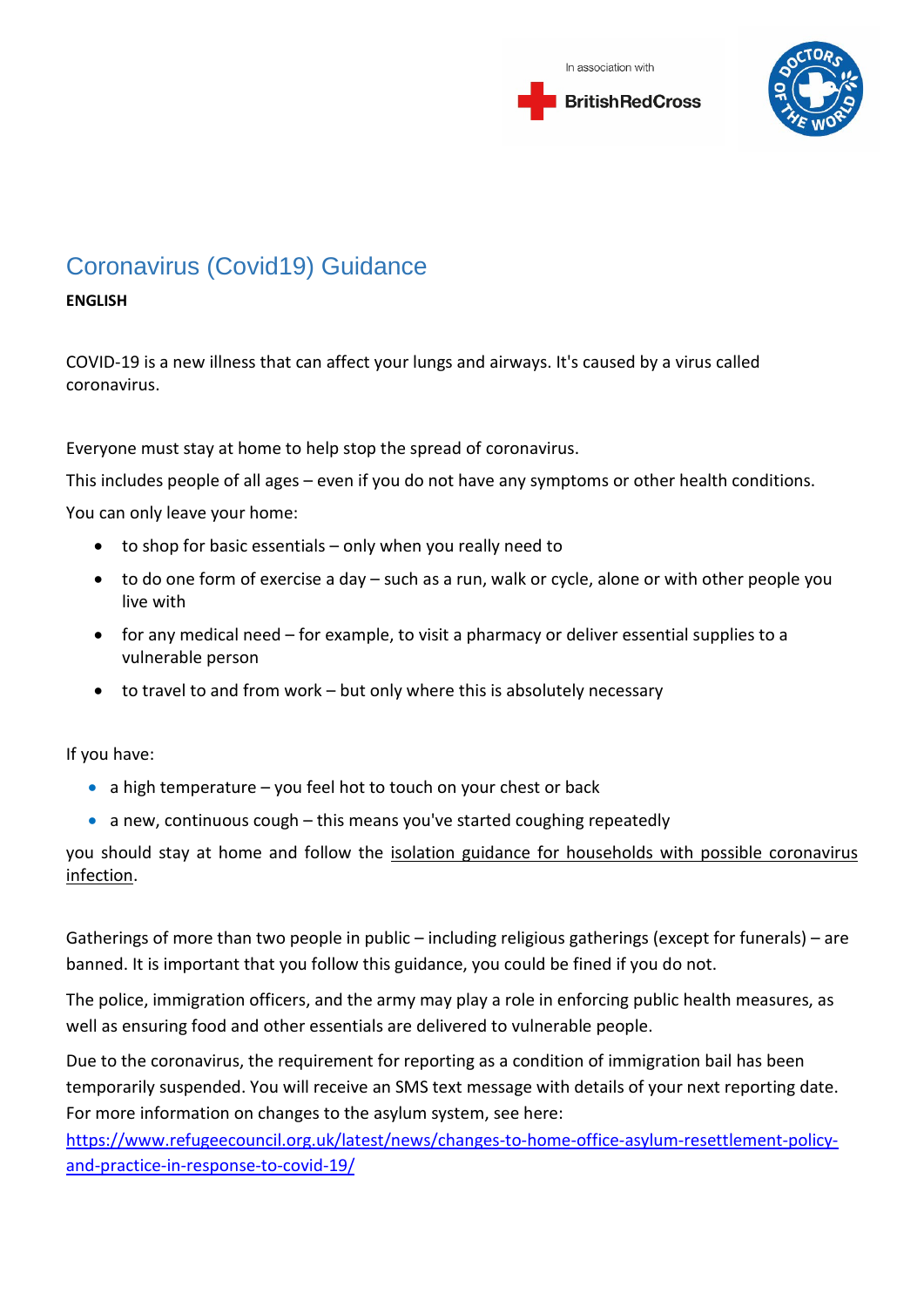



### Who's at high risk from coronavirus

Coronavirus can make anyone seriously ill, but there are some people who are at a higher risk. For example, you may be at high risk from coronavirus if you:

- have had an organ transplant
- are having certain types of cancer treatment
- have blood or bone marrow cancer, such as leukaemia
- have a severe lung condition, such as cystic fibrosis or severe asthma
- have a condition that makes you much more likely to get infections
- are taking medicine that weakens your immune system
- are pregnant and have a serious heart condition

If you think you fall into one of these high risk categories and you have not received a letter from your healthcare team by Sunday 29 March 2020 or been contacted by your GP (doctor), you should discuss your concerns with your GP (doctor) or hospital clinician. If you don't have a GP, contact DOTW UK for support: **[0808](tel://+4408081647686/) 1647 686** (this is a free number to call) or email [clinic@doctorsoftheworld.org.uk](mailto:clinic@doctorsoftheworld.org.uk)

#### How to protect yourself if you're at high risk

If you're at high risk of getting seriously ill from coronavirus, there are extra things you should do to avoid catching it.

These include:

- not leaving your home you should not go out to do shopping, pick up medicine or exercise
- stay at least 2 metres (3 steps) away from other people in your home as much as possible

Ask friends, family or neighbours to pick up shopping and medicines for you. They should leave them outside your door.

If you need help getting deliveries of essential supplies like food, you can [register to get coronavirus](https://www.gov.uk/coronavirus-extremely-vulnerable)  [support.](https://www.gov.uk/coronavirus-extremely-vulnerable)

You are strongly advised to stay at home at all times and avoid any face-to-face contact for a period of at least 12 weeks from the day you receive your letter.

Read the full advice [on protecting yourself if you're at high risk from coronavirus on GOV.UK.](https://www.gov.uk/government/publications/guidance-on-shielding-and-protecting-extremely-vulnerable-persons-from-covid-19/guidance-on-shielding-and-protecting-extremely-vulnerable-persons-from-covid-19)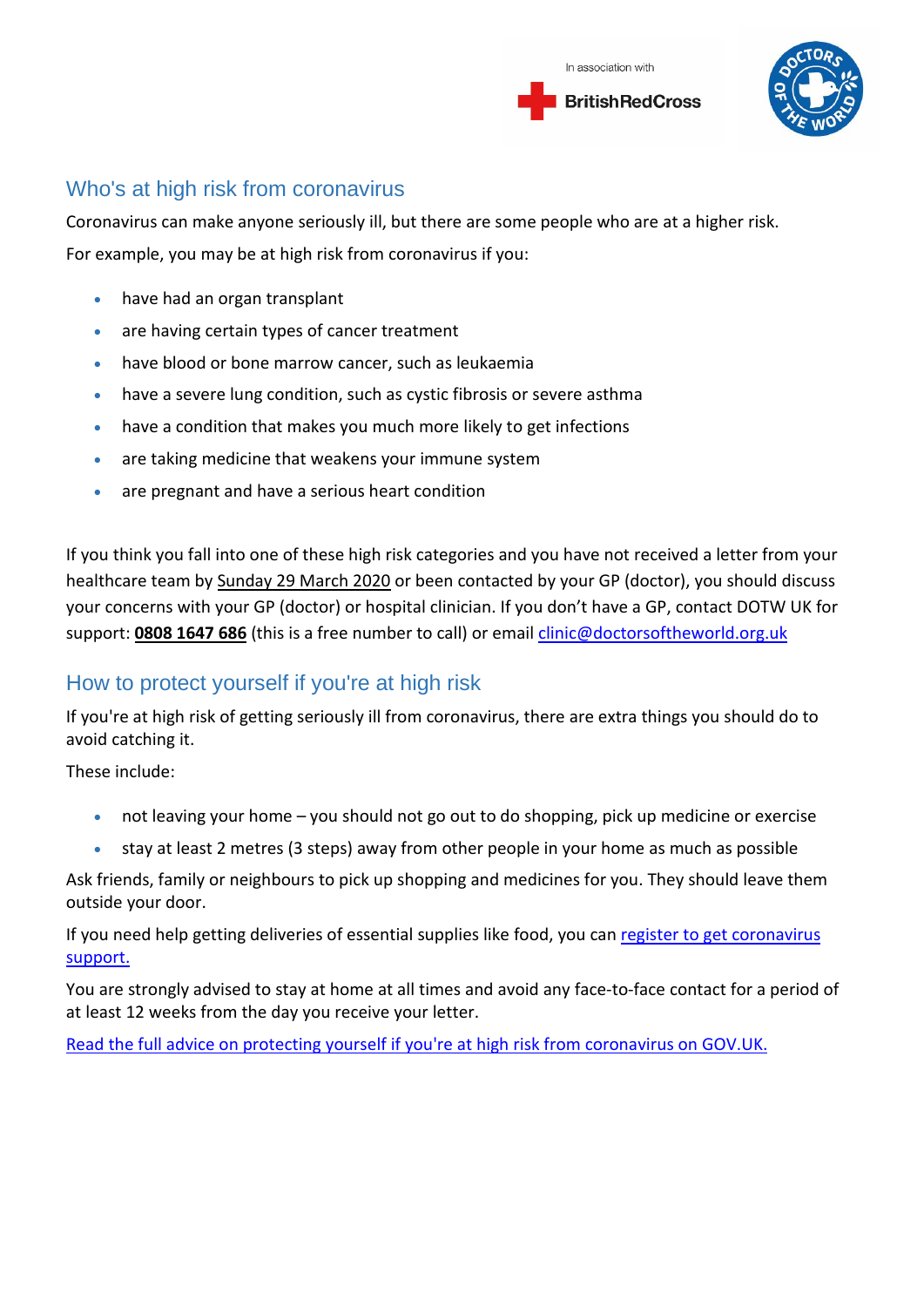



# Isolation guidance for households with possible coronavirus infection



**For more information see: [https://www.gov.uk/government/publications/covid-19-stay-at-home](https://www.gov.uk/government/publications/covid-19-stay-at-home-guidance)[guidance](https://www.gov.uk/government/publications/covid-19-stay-at-home-guidance)**